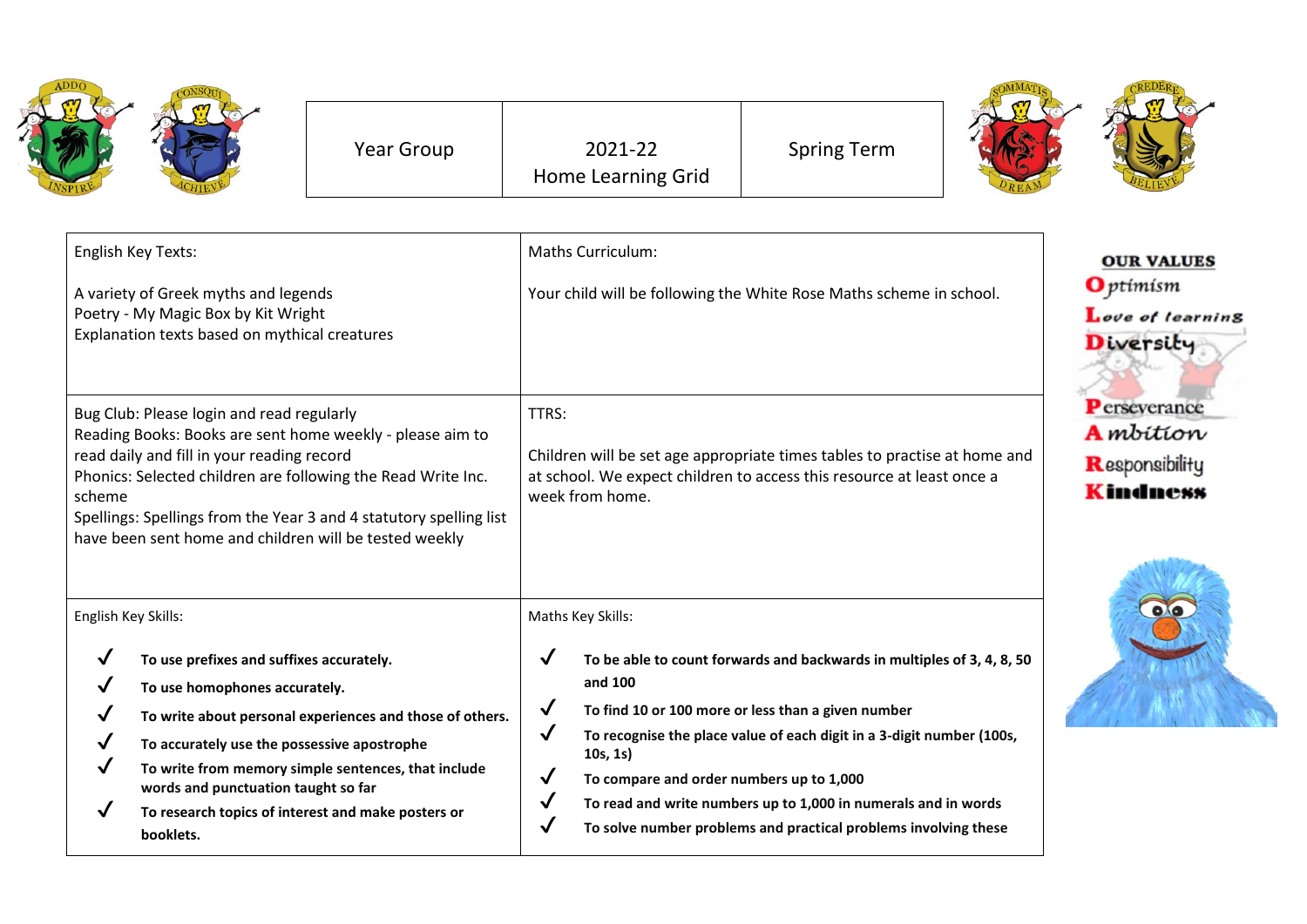| √<br>√<br>√<br>V | To read a variety of texts independently and with family<br>and friends.<br>To recall and tell what has been read in my own words.<br>To practise using a variety of punctuation marks.<br>To practise neat and joined handwriting. | $\checkmark$<br>$\checkmark$<br>$\checkmark$<br>$\checkmark$<br>$\checkmark$<br>$\checkmark$<br>$\checkmark$ | ideas<br>To identify and name common 2D and 3D shapes and describe their<br>features.<br>To make symmetrical patterns and identify lines of symmetry.<br>To measure and convert using cm, m, g, kg, l, ml.<br>To measure temperature.<br>To order days of the week and months of the year.<br>To be able to tell the time.<br>To practise my mental addition, subtraction, multiplication and<br>division. |
|------------------|-------------------------------------------------------------------------------------------------------------------------------------------------------------------------------------------------------------------------------------|--------------------------------------------------------------------------------------------------------------|------------------------------------------------------------------------------------------------------------------------------------------------------------------------------------------------------------------------------------------------------------------------------------------------------------------------------------------------------------------------------------------------------------|
|------------------|-------------------------------------------------------------------------------------------------------------------------------------------------------------------------------------------------------------------------------------|--------------------------------------------------------------------------------------------------------------|------------------------------------------------------------------------------------------------------------------------------------------------------------------------------------------------------------------------------------------------------------------------------------------------------------------------------------------------------------------------------------------------------------|

## **Complete 3 or more of the tasks below and share with your class teacher – you will earn House Points for your team!**

| <b>Task</b>                           | <b>Step by Step</b>                                                                                                                                  | How to achieve success<br>for this task                                                                                                                                                            | <b>Extra Challenge</b>                                                                               | English / Maths Links                                                                                                                     |
|---------------------------------------|------------------------------------------------------------------------------------------------------------------------------------------------------|----------------------------------------------------------------------------------------------------------------------------------------------------------------------------------------------------|------------------------------------------------------------------------------------------------------|-------------------------------------------------------------------------------------------------------------------------------------------|
| Design and make a 3D Greek<br>soldier | Plan, sketch and carefully research<br>your solider.<br>What material do you need for the<br>soldier's costume?<br>How will you make the model 3D?   | Take photos and write notes as<br>you build your model, so we can<br>see how it was built.<br>Plan a series of designs and<br>explain why you have chosen a<br>specific costume pattern or design. | Write an instruction manual with<br>diagrams on how to make a 3D<br>Greek solider.                   | <b>Communication skills through</b><br>research and writing.<br><b>Measuring and planning</b><br>accurately.<br><b>Estimation skills.</b> |
| Research a Greek God.                 | Research a Greek God using your<br>local library or school library.<br>You could even create and describe<br>your own god to add to the<br>Pantheon! | Present your findings in a leaflet,<br>poster or a non-chronological<br>report. Can you say why the<br>Greeks worshipped this individual?                                                          | <b>Choose another God and</b><br>compare the two.<br>What are their similarities and<br>differences? | Using correct key words and<br>terminology. English<br>presentation skills. Using ICT<br>skills to present findings                       |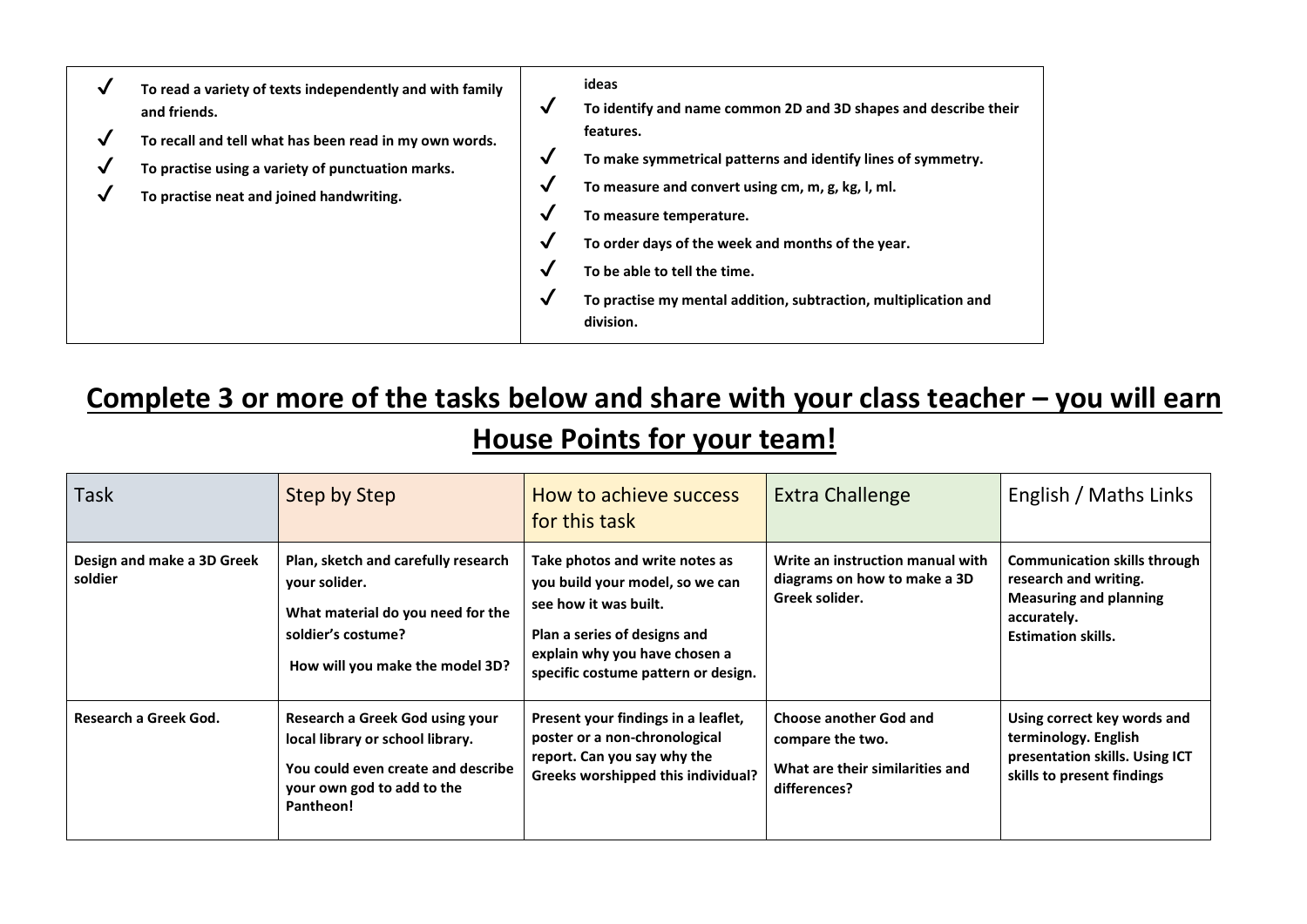| Re-tell a Greek Myth.                        | Choose a way to retell a Greek<br>Myth to the rest of the class.                                                                                                                                           | You can present your myth in any<br>way you like! Write a story, make<br>a Powerpoint, video etc. You could<br>even make some puppets and act<br>it out for us! | You could use some of the<br>characters and mythical creatures<br>you know to create an original<br>myth of your own.            | Try to use story words and<br>phrases that make your myth<br>sound like the real thing! |
|----------------------------------------------|------------------------------------------------------------------------------------------------------------------------------------------------------------------------------------------------------------|-----------------------------------------------------------------------------------------------------------------------------------------------------------------|----------------------------------------------------------------------------------------------------------------------------------|-----------------------------------------------------------------------------------------|
| Investigate electricity around<br>your home. | <b>Identify different electrical devices</b><br>around your home and categorise<br>them based on how they are<br>powered. Are the high voltage<br>(mains) or low voltage (battery) or<br>a mix of the two? | You could present your findings as<br>a venn diagram, using photos or as<br>a poster or presentation.                                                           | Do you know what type of<br>batteries your different devices<br>need and how much power they<br>use? (Ask an adult to help you!) | Try to use the correct<br>scientific vocabulary.                                        |
| Keep a weather diary.                        | Keep a weather diary over a few<br>weeks. You can include things like<br>the temperature, whether it was<br>windy, if it rained/snowed/was<br>sunny.                                                       | Keep your diary up-to-date and be<br>prepared to share it with the class<br>when we start our learning about<br>the weather and climate.                        | You can use the internet to help<br>you be more precise with the<br>facts and figures that you record.                           | Use facts and figures, creating<br>tables, understanding<br>temperate scales.           |